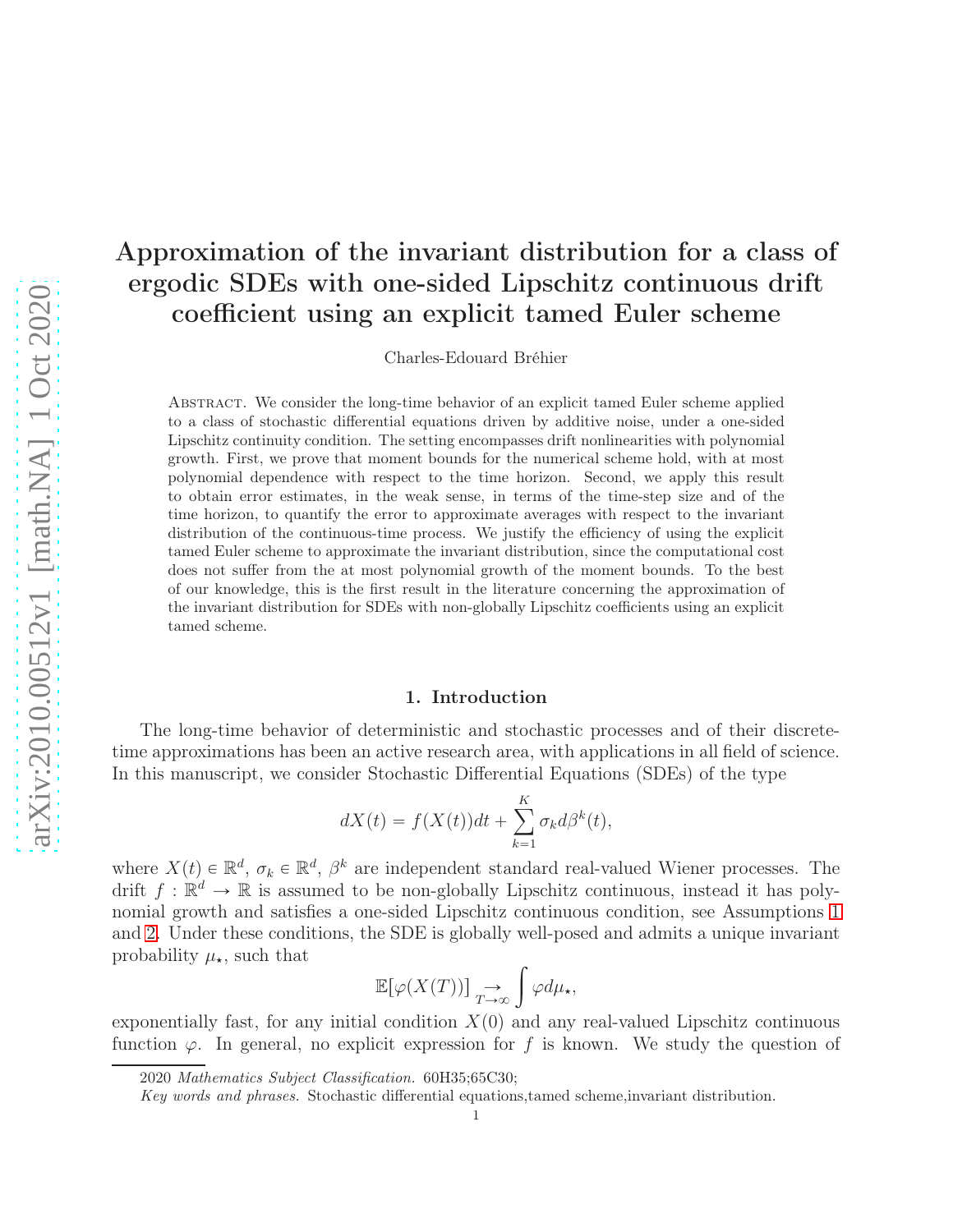approximating the invariant distribution  $\mu_{\star}$  using a numerical scheme. The main novelty of this article is to show that an explicit scheme can be used, without loss of computational efficiency, even if the nonlinearity  $f$  is not globally Lipschitz continuous.

Applying an explicit scheme for SDEs with non-globally Lipschitz continuous coefficients may lead to important issues due to the lack of moment bounds, see for instance [[2](#page-13-0)]. In the last two decades, many strategies have been explored: see for instance the monograph [[1](#page-13-1)] and references therein, and the articles  $[3], [8], [4], [7]$  $[3], [8], [4], [7]$  $[3], [8], [4], [7]$  $[3], [8], [4], [7]$  $[3], [8], [4], [7]$  $[3], [8], [4], [7]$  $[3], [8], [4], [7]$  $[3], [8], [4], [7]$  $[3], [8], [4], [7]$ , among many other contributions.

In this article, we apply the tamed Euler-Maruyama method (see Equation [6\)](#page-3-0)

$$
X_{n+1} = X_n + \frac{\Delta t f(X_n)}{1 + \Delta t \|f(X_n)\|} + \sum_{k=1}^{K} \sigma_k \Delta \beta_n^k,
$$

for which for every  $T$ , one has moment bounds of the type

$$
\sup_{0 \le n \Delta t \le T} \left( \mathbb{E}[\|X_n\|^m] \right)^{\frac{1}{m}} < \infty.
$$

To the best of our knowledge, the question of the dependence with respect to T, and the possibility to have uniform in time moment bounds, has not been studied in the literature yet. Our first contribution (see Theorem [3.1\)](#page-4-0) is to prove that, under appropriate assumptions, one has

$$
\sup_{0 \le n \Delta t \le T} \left( \mathbb{E}[\|X_n\|^m] \right)^{\frac{1}{m}} \le C(\|x_0\|)(1+T^M),
$$

where  $X_0 = x_0$ , for some  $M \ge 1$ . As a consequence, the growth with respect to T is at most polynomial. We only proved upper bounds, and the question whether uniform moment bounds (with  $M = 0$ ) remains open.

Our second contribution is to apply these upper bounds for the analysis of the error between  $\mathbb{E}[\varphi(X_N)]$  and  $\int \varphi d\mu_{\star}$ , see Theorem [3.2.](#page-4-1) Under appropriate assumptions, one has

$$
\left|\mathbb{E}[\varphi(X_N)]-\int \varphi d\mu_\star\right|\leqslant C(\|x_0\|,\varphi)\Big(\exp(-\gamma N\Delta t)+\big(1+(N\Delta t)^M\big)\Delta t\Big),
$$

where  $\gamma > 0$ . Contrary to existing works in the literature concerning the numerical approximation of the invariant distribution for SDEs (this is a classical problem, see for in-stance [[5](#page-13-6)], [[6](#page-13-7)], [[9](#page-13-8)]), the weak error  $\mathbb{E}[\varphi(X_N)] - \mathbb{E}[\varphi(X(N\Delta t))]$  is not of size  $\Delta t$  uniformly in time, and one cannot take the limit  $T = N\Delta t \rightarrow \infty$  in the weak error estimate.

Nevertheless, the fact that the dependence with respect to  $T = N\Delta t$  is at most polynomial is striking, and analyzing the computational cost (see Corollary [3.3\)](#page-5-0) shows that, to have an error less than  $\varepsilon$ , the cost is of size

$$
\mathcal{C}(\varepsilon) \leqslant C\varepsilon^{-1}|\log(\varepsilon)|^{1+M}.
$$

Passing from the case with uniform in time moment bounds  $(M = 0)$  to the case with polynomial dependence  $(M \ge 1)$  does not substantially increase the computational cost and the method is effective. In the numerical experiments that have been performed (and are not reported here), it has not been possible to exhibit the polynomial growth with respect to time in the moment bounds or in the weak error estimate.

One of the objectives of this article is to present in a simplified framework the strategy and the arguments used in a companion paper devoted to the case of semilinear parabolic Stochastic Partial Differential Equations. The presentation is intended to be pedagogical.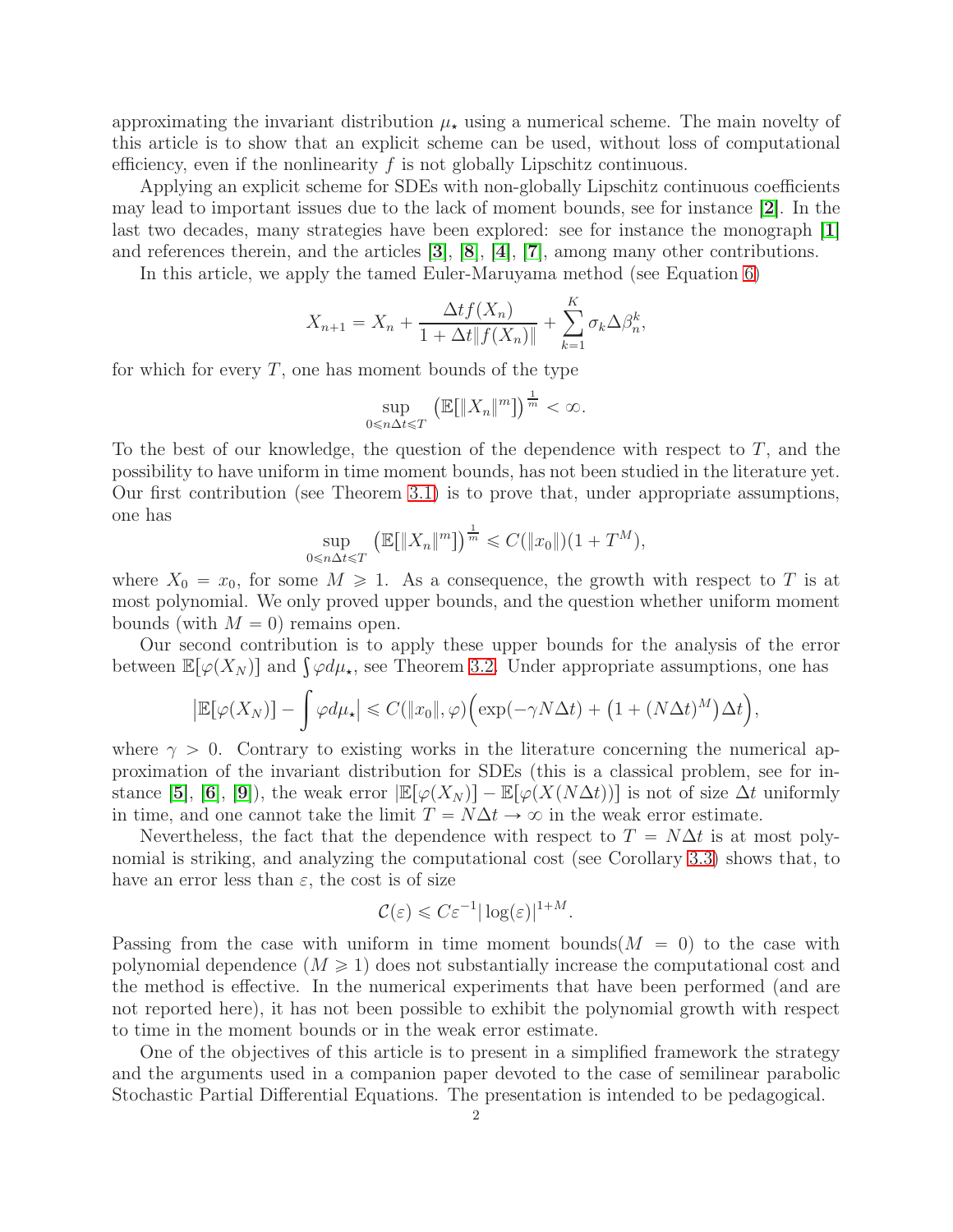This manuscript is organized as follows. The setting is presented in Section [2,](#page-2-2) including the statement of precise assumptions (Assumptions [1](#page-2-0) and [2\)](#page-2-1), properties of the solutions of the SDE  $(3)$ , and the definition of the numerical scheme (Equation  $(6)$ ). The main results are stated and discussed in Section [3.](#page-4-2) The proof of Theorem [3.1](#page-4-0) is provided in Section [4,](#page-6-0) whereas Section [5](#page-9-0) presents the proof of Theorem [3.2.](#page-4-1)

# 2. Setting

<span id="page-2-2"></span>Let  $d \in \mathbb{N}$ . The standard inner product and norm in the space  $\mathbb{R}^d$  are denoted by  $\langle \cdot, \cdot \rangle$ and  $\|\cdot\|$  respectively.

Let us first state assumptions concerning the nonlinear drift coefficient  $f$ : it is assumed to be of class  $\mathcal{C}^2$ , with at most polynomial growth (Assumption [1,](#page-2-0) and to satisfy a one-sided Lipschitz continuity condition (Assumption [2\)](#page-2-1).

<span id="page-2-0"></span>ASSUMPTION 1. Let  $f : \mathbb{R}^d \to \mathbb{R}^d$  be of class  $\mathcal{C}^2$ , with at most polynomial growth in the following sense: there exists  $q \in \mathbb{N}$  such that

(1) 
$$
\mathcal{N}_q(f) := \sup_{x \in \mathbb{R}^d} \frac{\|f(x)\| + \sum_{j=1}^2 \sup_{\|h_1\|,\dots,\|h_j\| \leq 1} \|D^j f(x) \cdot (h_1,\dots,h_j)\|}{1 + |x|^q} < \infty.
$$

The notation  $Df(x)$ .h and  $D^2f(x)$ . $(h_1, h_2)$  is used to denote first and second order derivatives of f at point x, in directions  $h, h_1, h_2 \in \mathbb{R}^d$ .

<span id="page-2-1"></span>ASSUMPTION 2. The following condition is satisfied: there exists  $\gamma > 0$  such that for all  $x_1, x_2 \in \mathbb{R}^d$  one has

(2) 
$$
\langle f(x_2) - f(x_1), x_2 - x_1 \rangle \leqslant -\gamma |x_2 - x_1|^2.
$$

Let us now describe the noise. Let  $\sigma_1, \ldots, \sigma_K \in \mathbb{R}^d$  and let  $(\beta^1(t))_{t \geq 0}, \ldots (\beta^K(t))_{t \geq 0}$  be independent standard real-valued Wiener processes, defined on a probability space  $(\Omega, \mathcal{F}, \mathbb{P})$ satisfying the usual conditions. In the sequel, the notation

<span id="page-2-5"></span><span id="page-2-4"></span><span id="page-2-3"></span>
$$
\sigma dB(t) = \sum_{k=1}^{K} \sigma_k d\beta^k(t)
$$

is used.

In this work, we consider the following SDE with values in  $\mathbb{R}^d$ :

(3) 
$$
dX(t) = f(X(t))dt + \sigma dB(t).
$$

Owing to the locally Lipschitz and the one-sided Lipschitz properties of the function  $f$ , it is straigthforward to check that for any  $x_0 \in \mathbb{R}^d$ , there exists a unique global solution  $(X_{x_0}(t))_{t\geqslant0}$  to [\(3\)](#page-2-3) with  $X_{x_0}(0)=x_0$ . Moreover, for every  $m\in[1,\infty)$ , there exists a polynomial function  $\mathcal{P}_m : \mathbb{R} \to \mathbb{R}$  such that

(4) 
$$
\sup_{t\geq 0} \mathbb{E}[\|X_{x_0}(t)\|^m] \leq \mathcal{P}_m(\|x_0\|).
$$

Finally, there exists a unique invariant distribution  $\mu_{\star}$ , such that any Lipschitz continuous function  $\varphi : \mathbb{R}^d \to \mathbb{R}$ , one has for all  $T \in (0, \infty)$  and  $x_0 \in \mathbb{R}^d$ 

<span id="page-2-6"></span>(5) 
$$
\left| \mathbb{E}[\varphi(X_{x_0}(T))] - \int \varphi d\mu_{\star} \right| \leqslant e^{-\gamma T} \mathrm{Lip}(\varphi)(1 + \|x_0\|).
$$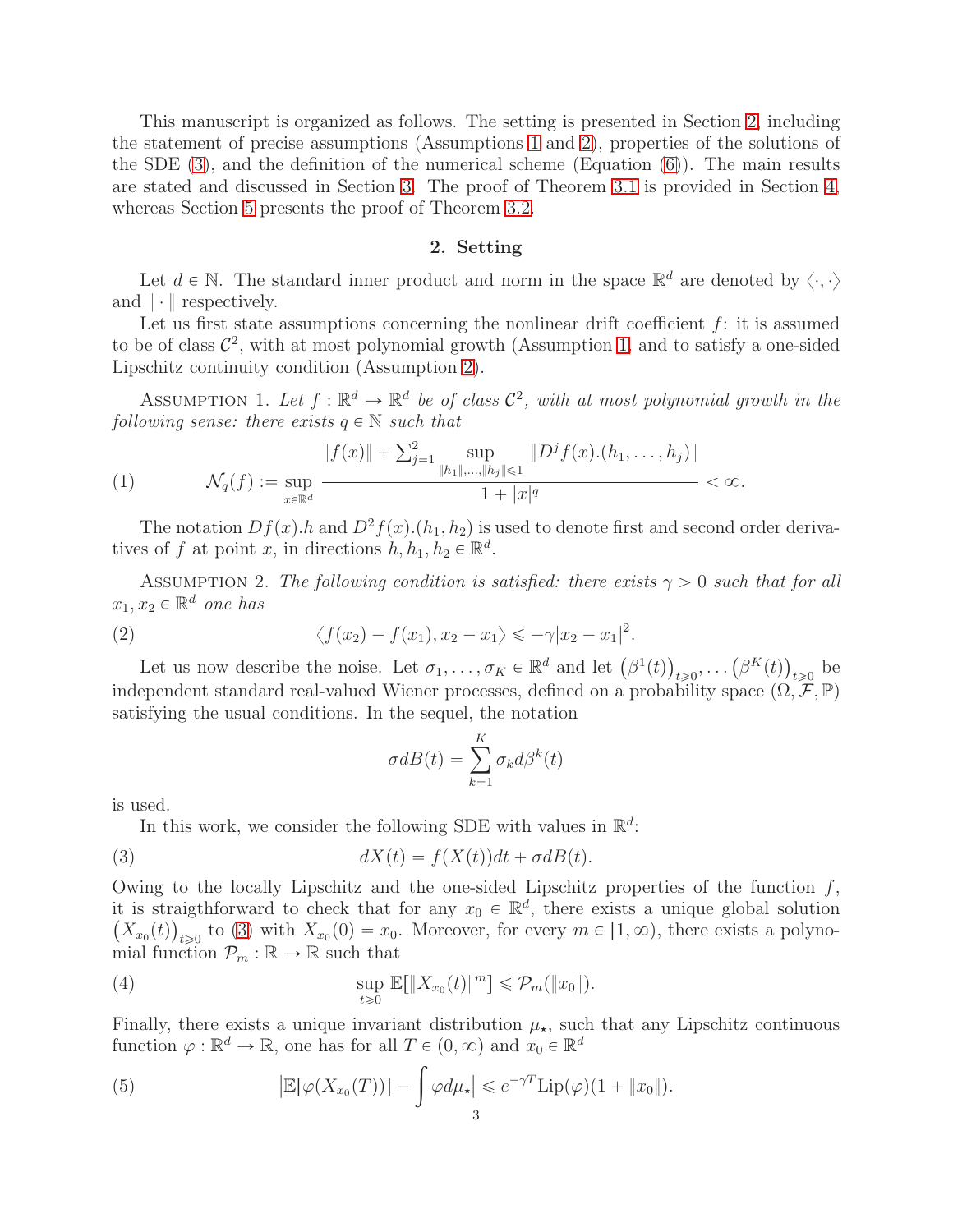Moment bounds [\(4\)](#page-2-4) are obtained by an application of the Itô formula, and the use of the one-sided Lipschitz continuity condition [\(2\)](#page-2-5). Applying the Krylov-Bogoliubov criterion, the moment bounds [\(4\)](#page-2-4) yield existence of invariant distributions, and uniqueness follows from a straightforward coupling argument: if  $x_0^1, x_0^2 \in \mathbb{R}^d$  are two initial conditions, then almost surely for all  $t \geq 0$  one has

$$
||X_{x_0^2}(t) - X_{x_0^1}(t)|| \leqslant e^{-\gamma t} ||x_0^2 - x_0^1||,
$$

using the one-sided Lipschitz condition [\(2\)](#page-2-5), where the processes  $X_{x_0}$  and  $X_{x_0}$  are driven by the same noise process.

In the sequel, to simplify notation the dependence with respect to  $x_0$  is omitted:  $X(t)$  $X_{x_0}(t)$  for all  $t \geqslant 0$ .

The objective is to define estimators of  $\int \varphi d\mu_{\star}$ , using an explicit integrator for the discretization of the SDE [\(3\)](#page-2-3). Note that in general, no explicit expression of the invariant distribution  $\mu_{\star}$  is known, and if dimension d is large quadrature rules are not efficient and Monte-Carlo methods are usually employed.

Let  $\Delta t$  denote the time-step size, and without loss of generality assume that  $\Delta t \in (0, \Delta t_0]$ for some arbitrarily fixed  $\Delta t_0 > 0$ . Let  $t_n = n\Delta t$ , and define the Wiener increments as  $\Delta \beta_n^k = \beta^k(t_{n+1}) - \beta^k(t_n)$ , and  $\sigma \Delta B_n = \sigma_k \Delta t \beta_n^k$ , for all  $n \geq 0$ .

<span id="page-3-0"></span>In this work, we consider the explicit tamed Euler-Maruyama method

(6) 
$$
X_{n+1} = X_n + \frac{\Delta t}{1 + \alpha \Delta t \|f(X_n)\|} f(X_n) + \sigma \Delta B_n,
$$

where  $\alpha \in (0, \infty)$  is a given parameter and  $X_0 = x_0$ . The parameter  $\alpha$  does not play an important role in the sequel, and the notation  $M_n = \alpha ||f(X_n)||$  is used. Introduce a continuous-time auxiliary process  $(\tilde{X}(t))_{t \geq 0}$  as follows: for all  $t \geq 0$ , set

<span id="page-3-1"></span>(7) 
$$
\tilde{X}(t) = x_0 + \int_0^t \frac{1}{1 + \Delta t M_{\ell(s)}} f(X_{\ell(s)}) ds + \int_0^t \sigma dB(s)
$$

where  $\ell(t) = n$  if and only if  $t_n \leq t < t_{n+1}$ , and  $(X_n)_{n \geq 0}$  is defined by the tamed explicit Euler-Maruyama scheme [\(6\)](#page-3-0). Observe that one has  $\tilde{X}(t_n) = X_n$  for all  $n \geq 0$ .

The process  $(X_n)_{n\geqslant 0}$  and  $(\tilde{X}(t))_{t\geqslant 0}$  depend on the time-step size  $\Delta t$  and on the initial condition  $x_0$ , however the dependence is omitted to simplify notation.

REMARK 2.1. The explicit tamed Euler-Maruyama scheme [\(6\)](#page-3-0) can be interpreted as coming from the application of the standard explicit Euler-Maruyama scheme for the SDE

$$
dX^{\Delta t}(t) = f_{\Delta t}(X^{\Delta t}(t))dt + \sigma dB(t)
$$

with modified drift coefficient

$$
f_{\Delta t}(x) = \frac{f(x)}{1 + \alpha \|f(x)\|}.
$$

However, the function  $f^{\Delta t}$  does not satisfy a one-sided Lipschitz continuity condition as in Assumption [2,](#page-2-1) with  $\gamma > 0$ . Indeed, let  $d = 1$  and assume that f is a polynomial function, for instance  $f(x) = -x - x^3$ , then one checks that

$$
f'_{\Delta t}(x) \underset{4}{\rightarrow} 0.
$$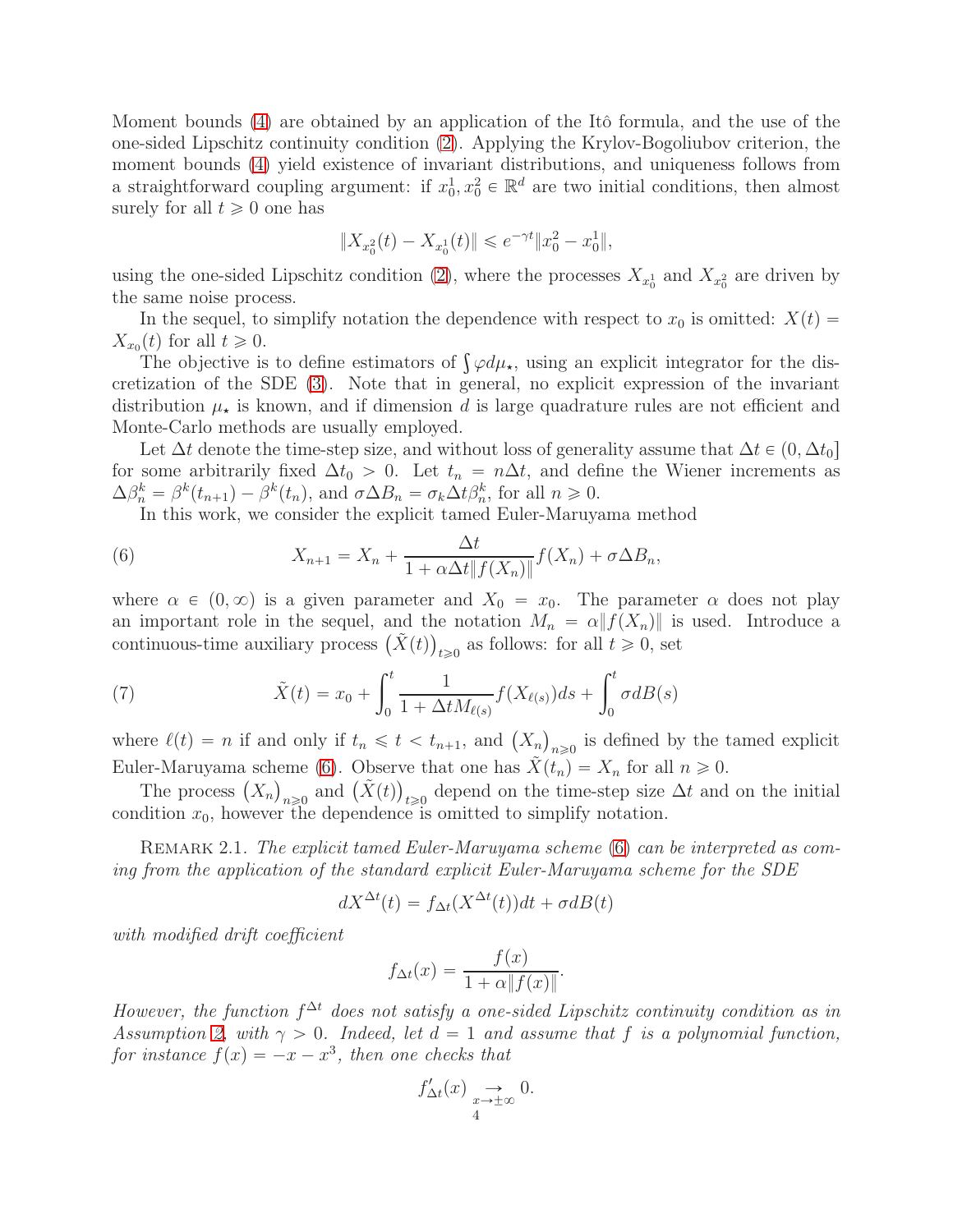As a consequence, the long-time behavior (uniform in time moment bounds, existence and uniqueness of invariant distriutions) of the process  $X^{\Delta t}$  may be non trivial. It may even be the case that sup  $x\in\mathbb{\bar{R}}$  $f'_{\Delta t}(x) > 0$ , in which case uniform in time moment bounds are not expected to hold. In turn no information on the behavior of the scheme [\(6\)](#page-3-0) is obtained by using the interpretation of the tamed scheme.

#### 3. Main results

<span id="page-4-2"></span>The objective of this section is to state the two main results of this article: Theorem [3.1](#page-4-0) concerning moment bounds and Theorem [3.2](#page-4-1) concering weak error estimates. The most striking feature is the polynomial dependence with respect to the time  $T$  (and with respect to the norm of the initial condition). The consequences in terms of computational cost for the approximation of the invariant distributions are also discussed, see Corollary [3.3.](#page-5-0)

THEOREM 3.1. Let Assumptions [1](#page-2-0) and [2](#page-2-1) be satisfied.

<span id="page-4-0"></span>For every  $m \in [1, \infty)$ , there exists a polynomial function  $\mathcal{P}_m : \mathbb{R}^2 \to \mathbb{R}$ , such that for all  $T \in (0, \infty)$  and  $x_0 \in \mathbb{R}^d$ , one has

(8) 
$$
\sup_{\Delta t \in (0,\Delta t_0]} \sup_{0 \leq n\Delta t \leq T} \mathbb{E}[\|X_m\|^p] \leq \mathcal{P}_m(T, \|x_0\|).
$$

THEOREM 3.2. Let Assumptions [1](#page-2-0) and [2](#page-2-1) be satisfied.

<span id="page-4-1"></span>For every  $r \in \mathbb{N}$ , there exists polynomial functions  $\mathcal{P}_r : \mathbb{R}^2 \to \mathbb{R}$  and  $\mathcal{Q}_r : \mathbb{R} \to \mathbb{R}$ , such that the following holds: if  $\varphi : \mathbb{R}^d \to \mathbb{R}$  is a function of class  $\mathcal{C}^2$  such that

$$
\mathcal{N}_r(\varphi) = \sup_{x \in \mathbb{R}^d} \frac{|\varphi(x)| + \sum_{j=1}^2 \sup_{\|h_1\|,\dots,\|h_j\| \leq 1} |D^j f(x) \cdot (h_1, \dots, h_j)|}{1 + |x|^r} < \infty,
$$

then for all  $N \in \mathbb{N}$ ,  $x_0 \in \mathbb{R}^d$  and  $\Delta t \in (0, \Delta t_0]$ , one has

(9) 
$$
\left| \mathbb{E}[\varphi(X_N)] - \int \varphi d\mu_{\star} \right| \leqslant \mathcal{N}_r(\varphi) \Big( \exp(-\gamma N \Delta t) Q_r(\|x_0\|) + \Delta t \mathcal{P}_r(N \Delta t, \|x_0\|) \Big),
$$

where  $(X_n)_{n\geqslant 0}$  is defined by the tamed Euler-Maruyama scheme [\(6\)](#page-3-0).

In Theorem [3.2,](#page-4-1) the function  $\varphi$  is allowed to have at most polynomial growth (as well as its derivatives).

To simplify the presentation, the degrees of the polynomial functions  $\mathcal{P}_m$  in Theorem [3.1](#page-4-0) and  $\mathcal{P}_r$  and  $\mathcal{Q}_r$  in Theorem [3.2](#page-4-1) are not indicated, however they could be identified by a close inspection of the proofs. This is left to the interested readers. Since we want to insist on the polynomial dependence with respect to time T or  $N\Delta t$ , the exact value of the degrees does not matter.

Let us now draw consequences of Theorem [3.2](#page-4-1) in terms of computational cost. In practice, the expectation  $\mathbb{E}[\varphi(X_n)]$  needs to be approximated using Monte-Carlo averages. The total computational cost may be reduced for instance using the Multilevel Monte-Carlo method. Since those aspects are not specific to the situation studied in this article, we only consider the cost per realization. The cost to sample a realization of  $X_N$  is proportional to N. Then one has the following result.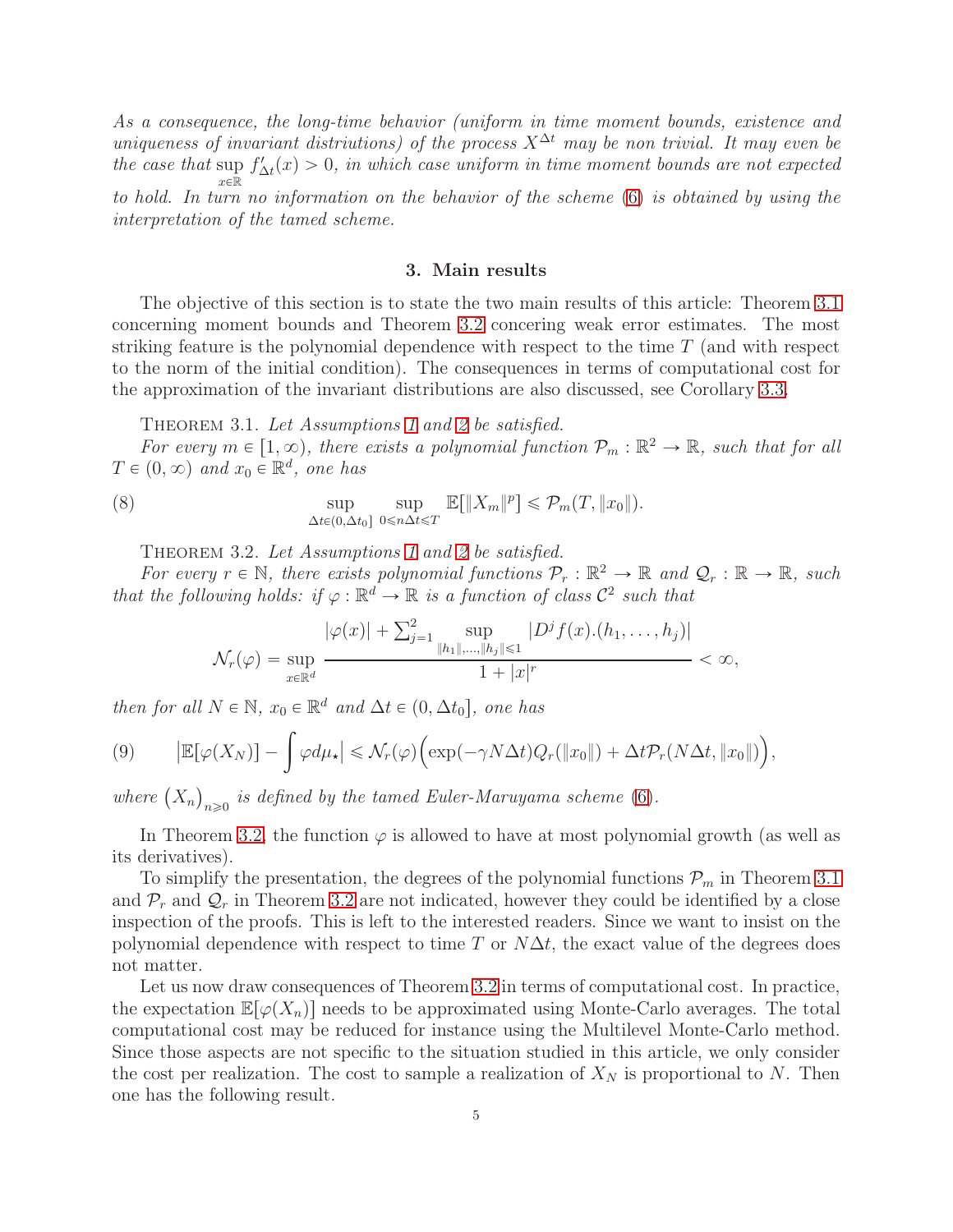COROLLARY 3.3. Let  $x_0 \in \mathbb{R}^d$  and  $\varphi : \mathbb{R}^d \to \mathbb{R}$  of class  $\mathcal{C}^2$  such that  $\mathcal{N}_r(\varphi) < \infty$ .

<span id="page-5-0"></span>There exists a constant  $C = C(x_0, \varphi) \in (0, \infty)$ , such that for all  $\varepsilon \in (0, 1)$ , the error satisfies

$$
\left|\mathbb{E}[\varphi(X_N)]-\int\varphi d\mu_\star\right|\leqslant\varepsilon
$$

with a computational cost satisfying

$$
\mathcal{C}(\varepsilon) \leqslant C\varepsilon^{-1}|\log(\varepsilon)|^{1+R}
$$

for some  $R \in \mathbb{N}$ .

Since  $|\log(\varepsilon)|^R = \varepsilon^{\frac{1}{R}}$  for all  $R \in \mathbb{N}$ , one has  $\mathcal{C}(\varepsilon) \leq C_\alpha \varepsilon^{-\frac{1}{\alpha}}$ , for all  $\alpha \in (0, 1)$ .

If in Theorems [3.1](#page-4-0) and [3.2](#page-4-1) the upper bounds were uniform in time, one could choose  $R = 0$ in Corollary [3.3.](#page-5-0) The polynomial growth with respect to  $T$  only introduces a polynomial factor in  $log(\varepsilon)|$ , which does not significantly increase the computational cost. Note that if the dependence with respect to  $T$  in Theorems [3.1](#page-4-0) and [3.2](#page-4-1) had been exponential, an additional factor which would have been a power of  $\varepsilon^{-1}$  would have appeared in Corollary [3.3,](#page-5-0) and in turn the computational cost would have significantly increased.

PROOF OF COROLLARY [3.3.](#page-5-0) The error estimate of Theorem [3.2](#page-4-1) is rewritten as follows: there exists  $R \in \mathbb{N}$  such that

$$
\left|\mathbb{E}[\varphi(X_N)]-\int \varphi d\mu_\star\right|\leqslant C\big(\exp(-\gamma N\Delta t)+(1+(N\Delta t)^R)\Delta t\big),
$$

where C is a constant (depending on  $x_0$  and  $\varphi$ ). Note that R may depend on  $\varphi$  (more precisely on the value of r such that  $\mathcal{N}_r(\varphi) < \infty$ .

The parameters N and  $\Delta t$  are chosen such that

 $N\Delta t = C|\log(\varepsilon)|$ 

and

$$
(N\Delta t)^R \Delta t = C\varepsilon.
$$

This leads to

$$
\Delta t = C \varepsilon |\log(\varepsilon)|^{-R},
$$

and finally

$$
N = C|\log(\varepsilon)|\Delta t^{-1} = C\varepsilon^{-1}|\log(\varepsilon)|^{1+R}
$$

.

This concludes the proof of Corollary [3.3.](#page-5-0)

REMARK 3.4. In  $|7|$  $|7|$  $|7|$ , the authors propose to use the so-called rejecting exploding trajectories technique to approximate ergordic averages  $\int \varphi d\mu_{\star}$ , for SDEs with non-globally Lipschitz coefficients. This technique requires to introduce an auxiliary truncation parameter. However, even if in practice it is effective, this technique does not lead to a clean analysis of the cost as in Corollary [3.3.](#page-5-0)

REMARK 3.5. The results can be generalized, under appropriate assumptions, to SDEs driven by multiplicative noise

$$
dX(t) = f(X(t))dt + \sigma(X(t))dB(t),
$$

where  $\sigma(x)dB(t) = \sum_{k=1}^{K} \sigma_k(x)d\beta_k(t)$ . Slight modifications of the proof of Theorem [3.1](#page-4-0) are sufficient if the functions  $\sigma_k$ ,  $k \in \{1, ..., K\}$ , are assumed to be bounded. These functions are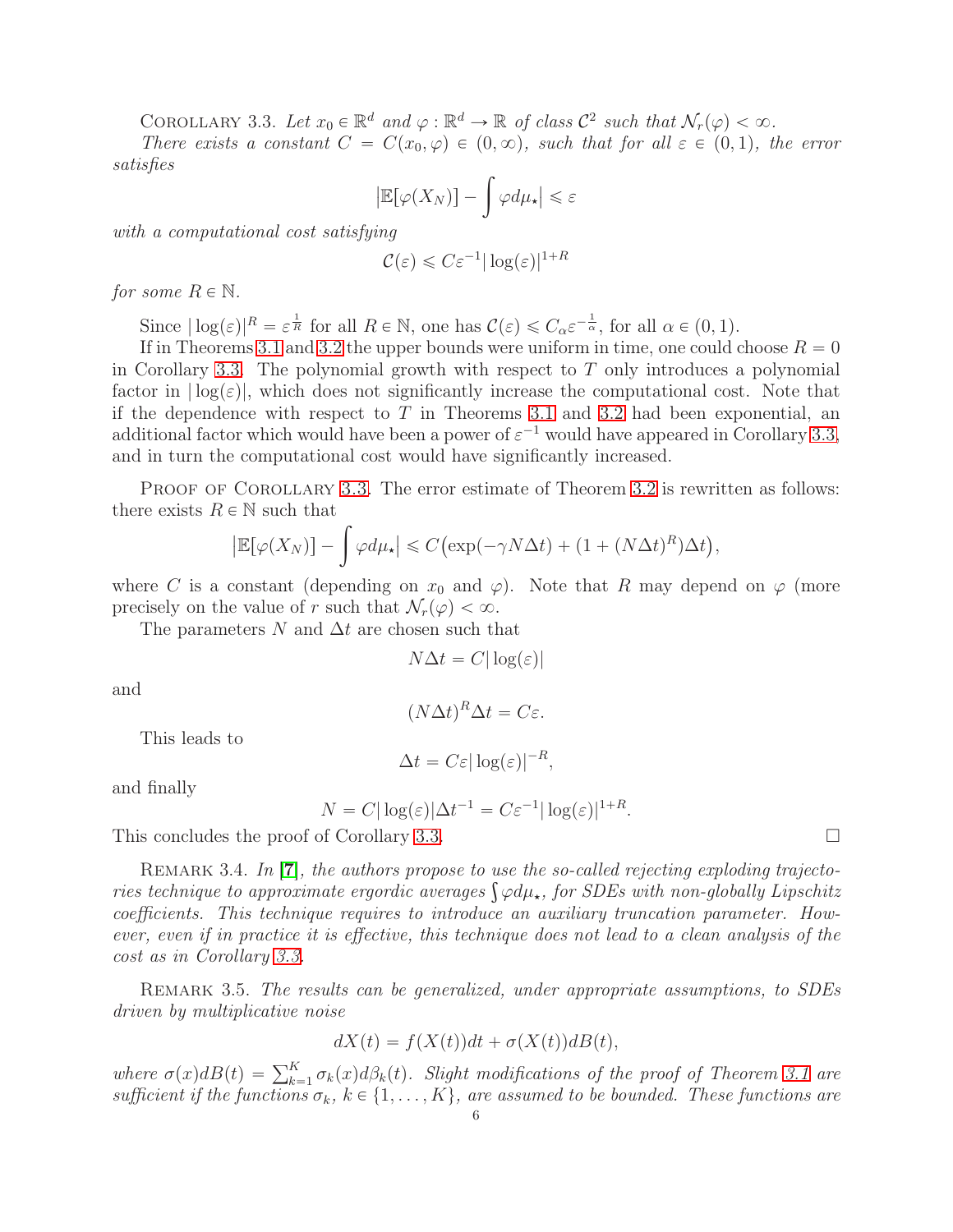also to be Lipschitz continuous. The one-sided Lipschitz condition [\(2\)](#page-2-5) from Assumption [2](#page-2-1) needs to be modified to ensure the uniqueness of the invariant distribution by the coupling argument providing [\(5\)](#page-2-6). The condition [\(2\)](#page-2-5) also needs to be modified in order to be able to prove Theorem [3.2,](#page-4-1) in particular to prove exponential decrease in time of derivatives of the solution of the associated Kolmogorov equation.

These modifications and the statements of appropriate conditions would only make the presentation more complex, so for pedagogical reasons the details are only provided for the additive noise case.

## 4. Proof of Theorem [3.1](#page-4-0)

<span id="page-6-0"></span>Recall that  $M_n = \alpha ||f(X_n)||$ , and that the auxiliary process  $(\tilde{X}(t))_{t \geq 0}$  is defined by [\(7\)](#page-3-1). Introduce an auxiliary parameter  $R = \Delta t^{-\kappa}$ , where  $\kappa \in (0, \frac{1}{2\kappa})$  $\frac{1}{2q}$ ) and q is given by Assumption [1.](#page-2-0)

For every  $n \geq 0$ , let  $\Omega_{R,t_n} = \{ \sup_{0 \leq \ell \leq n} ||X_{\ell}|| \leq R \}$ , and to simplify notation let  $\chi_n = \mathbb{1}_{\Omega_{R,t_n}}$ denote the indicator function of the set  $\Omega_{R,t_n}$ . Let also  $\chi_{-1} = 1$ .

<span id="page-6-3"></span>To prove Theorem [3.1,](#page-4-0) it suffices to prove the following two auxiliary results.

<span id="page-6-1"></span>LEMMA 4.1. For every  $m \in [1, \infty)$ , there exists a polynomial function  $\mathcal{P}_m^1 : \mathbb{R}^2 \to \mathbb{R}$ , such that for all  $T \in (0, \infty)$  and  $x_0 \in \mathbb{R}^d$ , one has

(10) 
$$
\sup_{\Delta t \in (0, \Delta t_0]} \sup_{0 \leq n \Delta t \leq T} \mathbb{E}[\chi_{n-1} || X_n ||^m] \leq \mathcal{P}_m^1(T, ||x_0||).
$$

<span id="page-6-2"></span>LEMMA 4.2. For every  $m \in [1, \infty)$ , there exists a polynomial function  $\mathcal{P}_m^2 : \mathbb{R}^2 \to \mathbb{R}$ , such that for all  $T \in (0, \infty)$  and  $x_0 \in \mathbb{R}^d$ , one has

(11) 
$$
\sup_{\Delta t \in (0, \Delta t_0]} \sup_{0 \le n \Delta t \le T} \mathbb{E}[(1 - \chi_n) \|X_n\|^m] \le \mathcal{P}_m^2(T, \|x_0\|).
$$

<span id="page-6-4"></span>Theorem [3.1](#page-4-0) is then a straightforward consequence of Lemma [4.1](#page-6-1) and Lemma [4.2.](#page-6-2)

PROOF OF THEOREM [3.1.](#page-4-0) Since  $\Omega_{R,t_n} \subset \Omega_{R,t_{n-1}}$ , one has  $\chi_n \leq \chi_{n-1}$ . Writing

$$
\mathbb{E}[||X_n|^m] = \mathbb{E}[\chi_n ||X_n|^m] + \mathbb{E}[(1 - \chi_n) ||X_n|^m] \le \mathbb{E}[\chi_{n-1} ||X_n|^m] + \mathbb{E}[(1 - \chi_n) ||X_n|^m],
$$

combining the auxiliary moment bounds [\(10\)](#page-6-3) and [\(11\)](#page-6-4) then concludes the proof.  $\Box$ 

In the proofs, values of constants  $C, C_m \in (0, \infty)$  and polynomial functions  $\mathcal{P}_m$  may change from line to line.

PROOF OF LEMMA [4.1.](#page-6-1) Introduce two auxiliary processes  $(Y(t))_{t\geqslant0}$  and  $(Z(t))_{t\geqslant0}$  as follows: for all  $t \geq 0$ ,

$$
Z(t) := \tilde{X}(t) - \int_0^t f(\tilde{X}(s))ds
$$
  

$$
Y(t) := \tilde{X}(t) - Z(t).
$$

One obtains the following equality: for all  $t \geq 0$ 

$$
Y(t) = \int_0^t f(\tilde{X}(s))ds = \int_0^t f(Y(s) + Z(s))ds,
$$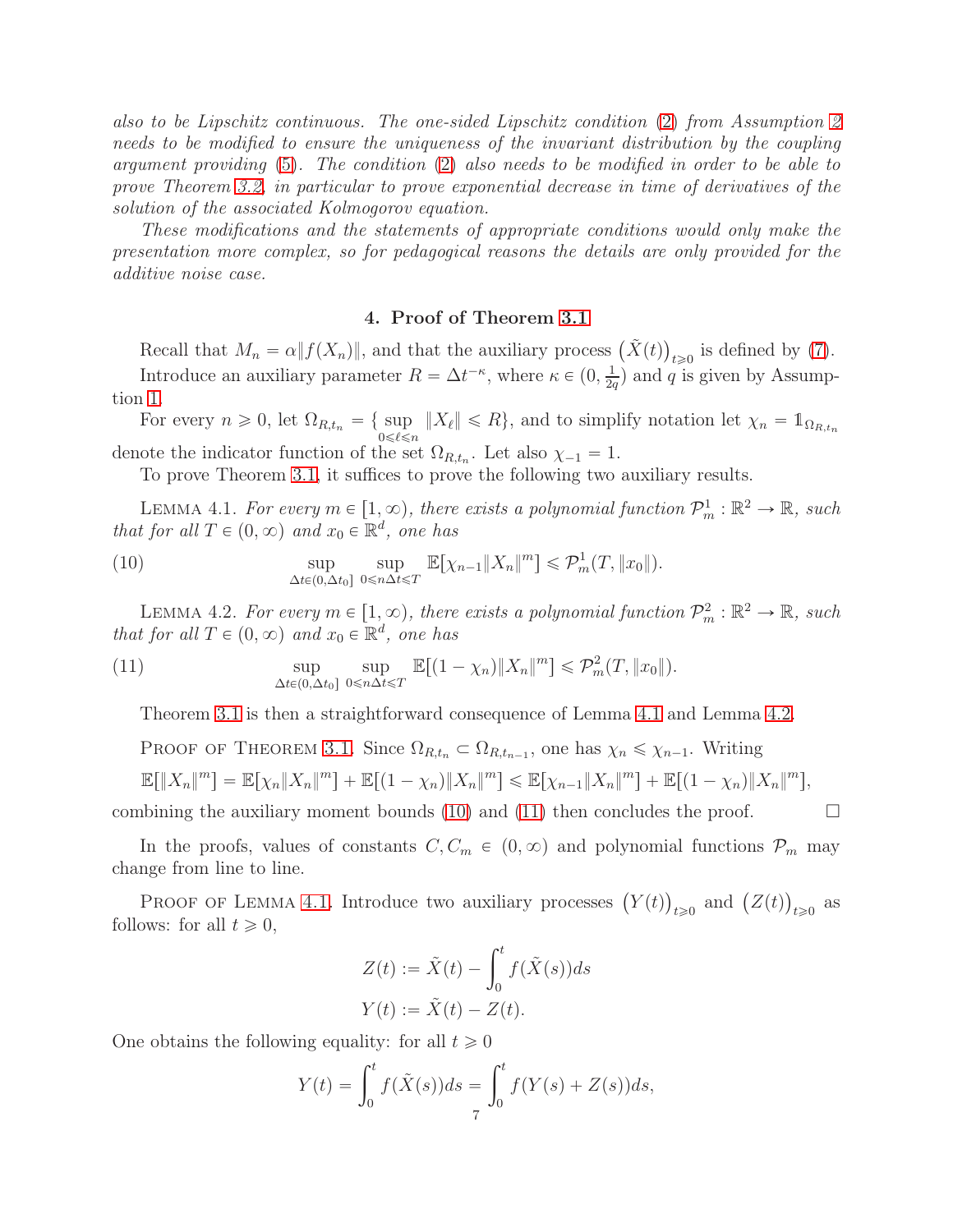thus Y solves the differential equation

$$
\frac{dY(t)}{dt} = f(Y(t) + Z(t)).
$$

Using the one-sided Lipschitz condition [\(2\)](#page-2-5) satisfied by  $f$  (Assumption [2\)](#page-2-1), one obtains

$$
\frac{1}{2} \frac{d||Y(t)||^2}{dt} = \langle Y(t), f(Y(t) + Z(t)) \rangle
$$
  
\n
$$
\leq \langle Y(t), f(Y(t) + Z(t)) - f(Z(t)) \rangle + ||Y(t)|| ||f(Z(t))||
$$
  
\n
$$
\leq -\gamma ||Y(t)||^2 + ||Y(t)||f(Z(t))||.
$$

Since  $\gamma > 0$ , using Young's inequality and Gronwall's lemma, one obtains

$$
||Y(t)||^{2} \leq C \int_{0}^{t} ||f(Z(s))||^{2} ds.
$$

Multiplying by  $\chi_{n-1}$  and using Minkowski's inequality, for every  $m \in [1, \infty)$ , one obtains

<span id="page-7-1"></span>(12) 
$$
\left(\mathbb{E}[\chi_{n-1}||Y(t_n)||^{2m}]\right)^{\frac{1}{m}} \leq C \int_0^t \left(\mathbb{E}[\chi_{n-1}||f(Z(s))||^{2m}]\right)^{\frac{1}{m}} ds.
$$

Since f has at most polymomial growth (Assumption [1\)](#page-2-0), oo obtain  $(10)$ , it is thus sufficient to prove that for every  $m \in [1, \infty)$ , one has an estimate of the type

(13) 
$$
\sup_{0\leq t\leq t_n\leq T}\mathbb{E}[\chi_{n-1}\|Z(t)\|^m]\leq \mathcal{P}_m(T,\|x_0\|).
$$

By definition of the auxiliary process Z, one has for all  $t \geq 0$ 

<span id="page-7-0"></span>
$$
Z(t) = \tilde{X}(t) - \int_0^t f(\tilde{X}(s))ds
$$
  
=  $X_0 + \int_0^t \sigma dB(s) - \int_0^t \frac{\Delta t M_{\ell(s)}}{1 + \Delta t M_{\ell(s)}} f(X_{\ell(s)}) ds + \int_0^t [f(X_{\ell(s)}) - f(\tilde{X}(s))] ds$   
=:  $Z_0(t) + Z_1(t) + Z_2(t)$ .

First, for all  $0 \leq t \leq t_n \leq T$ , one has

$$
\left(\mathbb{E}[\chi_{n-1}||Z_0(t)||^m]\right)^{\frac{1}{m}} \leqslant \left(\mathbb{E}[Z_0(t)||^m\right)^{\frac{1}{m}} \leqslant ||x_0|| + C_m T^{\frac{1}{2}},
$$

for some  $C_m \in (0, \infty)$ .

Second, recall that  $M_{\ell} = \alpha ||f(X_{\ell})||$ . Since f has at most polynomial growth (Assumption [1\)](#page-2-0), one obtains

$$
\left(\mathbb{E}[\chi_{n-1}||Z_1(t)||^m]\right)^{\frac{1}{m}} \leq \alpha \Delta t \int_0^t \left(\mathbb{E}[\chi_{n-1}||f(X_{\ell(s)})||^{2m}]\right)^{\frac{1}{m}} ds
$$
  

$$
\leq C \Delta t (1 + R^{2q}) \leq C(\Delta t_0 + \Delta t_0^{1-2q\kappa}),
$$

where we recall that  $R = \Delta t^{-\kappa}$  with  $2q\kappa < 1$ .

It remains to deal with the term  $\mathbb{E}[\chi_{n-1}||Z_2(t)||^m]$ . Using the fact that the derivative of f has at most polynomial growth (Assumption [1\)](#page-2-0) and Minkowski and Cauchy-Schwarz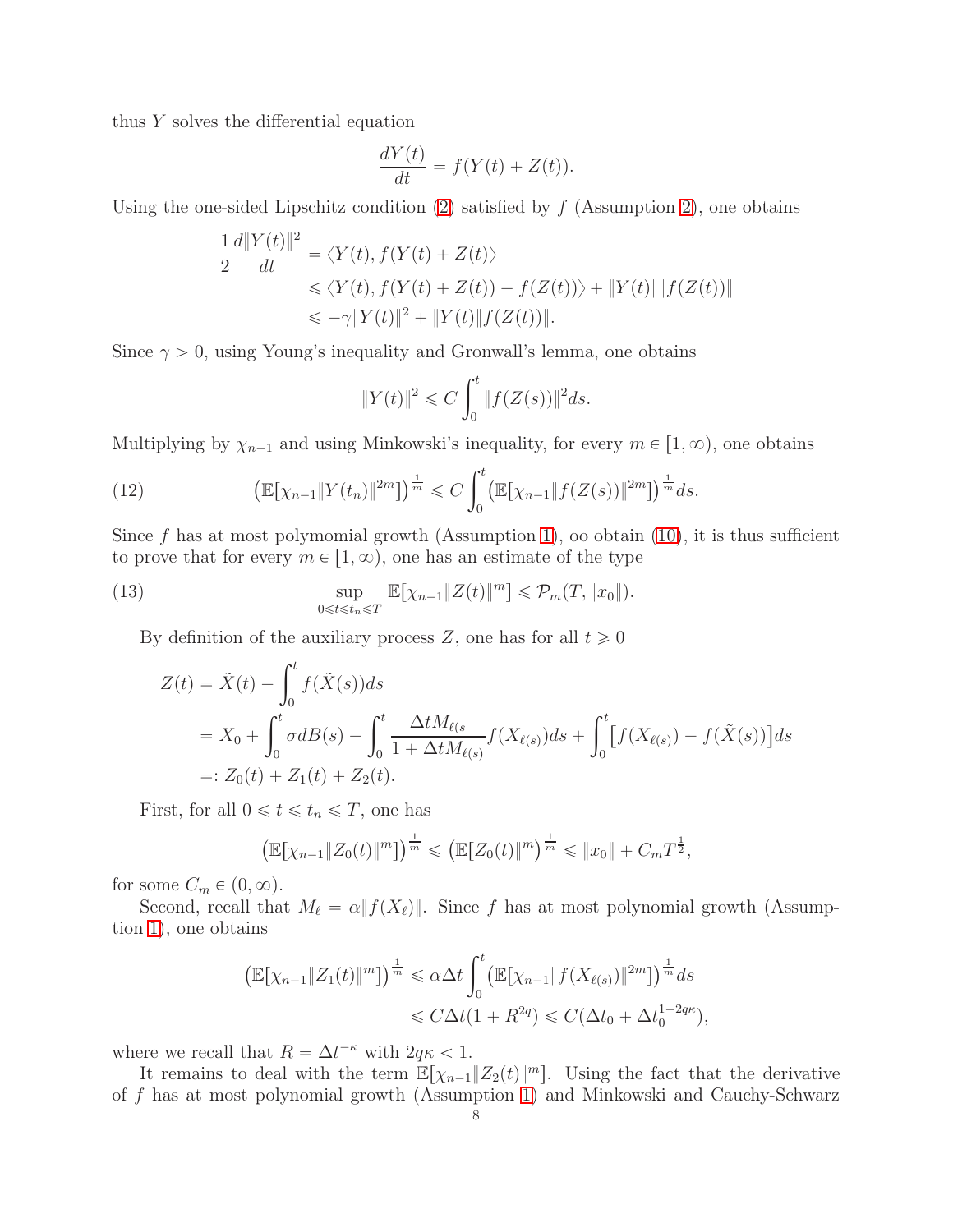inequalities, one obtains for all  $t \geq 0$ 

$$
\begin{aligned} &\left(\mathbb{E}[\chi_{n-1}\|Z_2(t)\|^m]\right)^{\frac{1}{m}} \leqslant \int_0^t \left(\chi_{n-1}\|f(X_{\ell(s)}-f(\tilde{X}(s)\|^m)^{\frac{1}{m}}ds\\ &\leqslant C\int_0^t \left(\mathbb{E}[\chi_{n-1}\|X_{\ell(s)}-\tilde{X}(s)\|^{2m}]\right)^{\frac{1}{2m}}\left(1+\mathbb{E}[\chi_{n-1}\|X_{\ell(s)}\|^{2mq}\right)+\mathbb{E}[\chi_{n-1}\|\tilde{X}(s)\|^{2mq}\right)^{\frac{1}{2m}}ds. \end{aligned}
$$

The first factor in the integrand above is treated as follows: for  $s \leq t \leq t_n$ , one obtains

$$
\chi_{n-1} \| X_{\ell(s)} - \tilde{X}(s) \| \le \chi_{n-1} \frac{|s - t_{\ell(s)}|}{1 + \Delta t M_{\ell(s)}} \| f(X_{\ell(s)} \| + C \| \sigma (B(s) - B(t_{\ell(s)})) \|
$$
  

$$
\le C \Delta t (1 + R^q) + C \| B(s) - B_{t_{\ell(s)}} \|.
$$

As a consequence, one obtains

$$
\left(\mathbb{E}[\chi_{n-1}||X_{\ell(s)} - \tilde{X}(s)||^{2p}]\right)^{\frac{1}{2p}} \leq C_p \left(\Delta t(1 + R^q) + \Delta t^{\frac{1}{2}}\right) \leq C \Delta t^{\frac{1}{2}} (\Delta t_0^{\frac{1}{2} - \kappa q} + 1),
$$

for all  $\Delta t \in (0, \Delta t_0]$ , using the definition  $R = \Delta t^{-\kappa}$  with  $2q\kappa < 1$ .

To treat the second factor of the integrand above, it suffices to write

 $\mathbb{E}[\chi_{n-1}||X_{\ell(s)}||^{2mq}] + \mathbb{E}[\chi_{n-1}||\tilde{X}(s)||^{2mq} \leq C \mathbb{E}[\chi_{n-1}||X_{\ell(s)}||^{2mq}] + C \mathbb{E}[\chi_{n-1}||\tilde{X}(s) - X_{\ell(s)}||^{2mq},$ and to use the estimate on the first factor above and the inequality  $\mathbb{E}[\chi_{n-1} || X_{\ell(s)} ||^{2mq}] \le R^{2mq}$ .

Finally, using again the inequality  $\Delta t^{\frac{1}{2}} R^q \le \Delta t_0^{\frac{1}{2}-q\kappa}$  for all  $\Delta t \in (0, \Delta t_0]$ , one obtains

$$
\left(\mathbb{E}[\chi_{n-1}||Z_2(t)||^m]\right)^{\frac{1}{m}} \leqslant C(\Delta t_0)T.
$$

Gathering the estimates then yields [\(13\)](#page-7-0). Inserting [\(13\)](#page-7-0) in the inequality [\(12\)](#page-7-1) then yields  $\mathbb{E}[\chi_{n-1}||Y(t_n)||^m] \leq \mathcal{P}_m(T, ||x_0||),$ 

if  $t_n \leq T$  and  $\Delta t \in (0, \Delta t_0]$ .

Since  $X_n = \tilde{X}(t_n) = Y(t_n) + Z(t_n)$ , this concludes the proof of Lemma [4.1.](#page-6-1) PROOF OF LEMMA [4.2.](#page-6-2) Recall that  $\chi_n = \mathbb{1}_{\Omega_{R,t_n}}$ , with  $\Omega_{R,t_n} = \{\sup_{0 \leq \ell \leq n}$  $\|X_{\ell}\| \le R\}$  and  $\chi_{-1} = 1$ . As a consequence, one has

$$
1 - \chi_n = 1_{\Omega_{R,t_n}^c} = 1_{\Omega_{R,t_{n-1}}^c} + 1_{\Omega_{R,t_{n-1}}} 1_{\|X_n\| > R}
$$
  
= 1 - \chi\_{n-1} + \chi\_{n-1} 1\_{\|X\_n\| > R}.

One thus obtains the equality

$$
1 - \chi_n = \sum_{\ell=0}^n \chi_{\ell-1} 1 \mathbb{1}_{\|X_{\ell}\| > R}.
$$

Let  $m \in \mathbb{N}$ . Using Minkowksi, Cauchy-Schwarz and Markov inequalities, one obtains

$$
\left(\mathbb{E}[(1-\chi_n)\|X_n\|^m]\right)^{\frac{1}{m}} \leq \sum_{\ell=0}^n \left(\mathbb{E}[\chi_{\ell-1}1_{\|X_{\ell}\|>R}\|X_n\|^m]\right)^{\frac{1}{m}} \leq \sum_{\ell=0}^n \left(\mathbb{E}[\|X_n\|^{2m}]\right)^{\frac{1}{2m}} \left(\mathbb{E}[\chi_{\ell-1}\frac{\|X_{\ell}\|^{\theta}}{R^{\theta}}]\right)^{\frac{1}{2m}},
$$

where  $\theta \in \mathbb{N}$  is chosen below.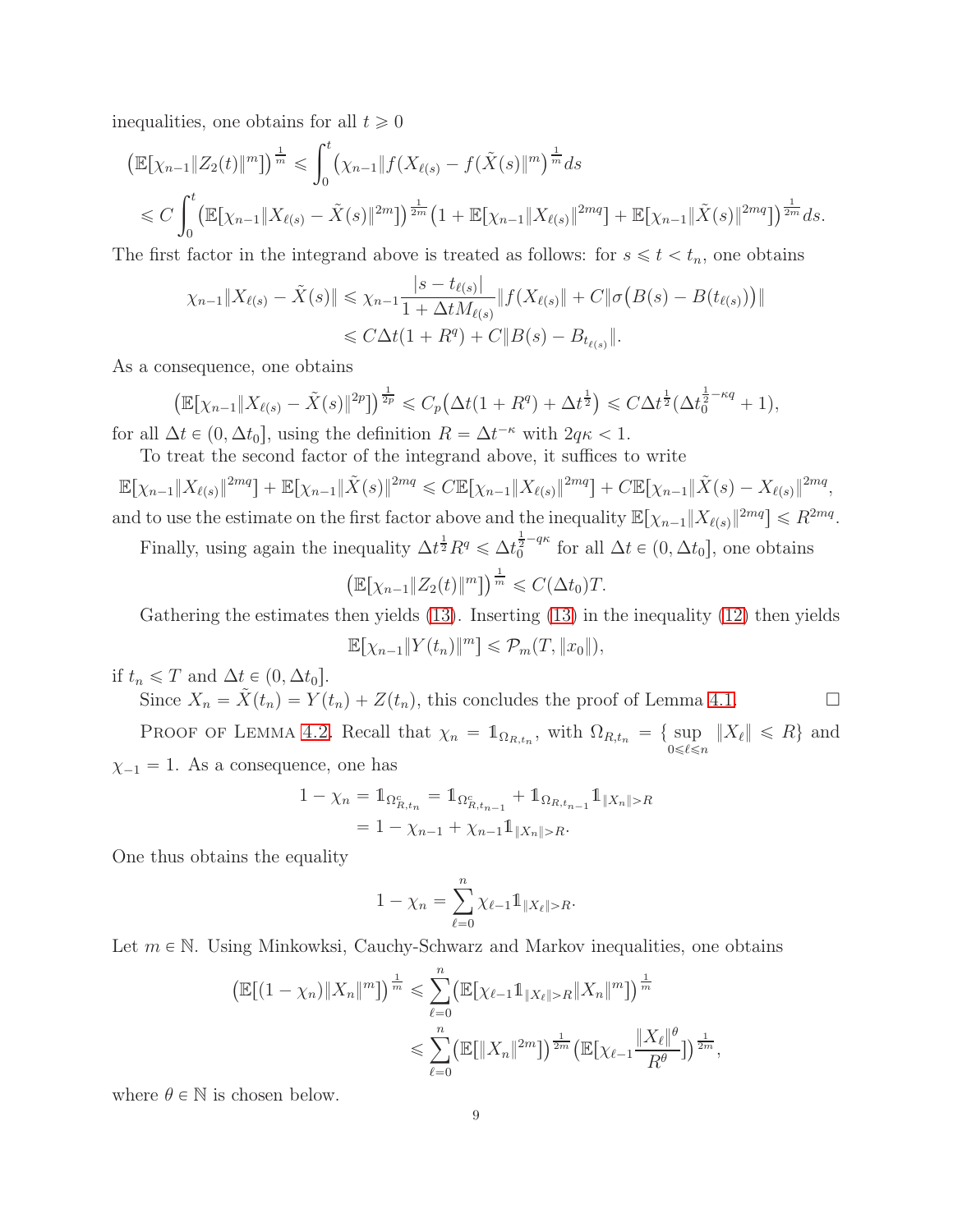On the one hand, by construction of the tamed Euler scheme, one has

$$
\|\tilde{X}(t)\| \leq \|x_0\| + \frac{T}{\Delta t} + \|\int_0^t \sigma(\tilde{X}(s))dB(s)\|,
$$

thus

$$
\left(\mathbb{E}[\|X_n\|^{2m}]\right)^{\frac{1}{2m}} \leqslant C(\|x_0\| + T^{\frac{1}{2}} + \frac{T}{\Delta t}).
$$

On the other hand, applying Lemma [4.1](#page-6-1) yields

$$
\mathbb{E}[\chi_{\ell-1}||X_{\ell}||^{\theta}] \leqslant \mathcal{P}^1_{\theta}(T, ||x_0||).
$$

Gathering the estimates yields

$$
\left(\mathbb{E}[(1-\chi_n)\|X_n\|^m]\right)^{\frac{1}{m}} \leqslant C\mathcal{P}^1_\theta(T,\|x_0\|)^{\frac{1}{2m}}(1+\frac{T}{\Delta t})(\|x_0\|+T^{\frac{1}{2}}+\frac{T}{\Delta t})R^{-\frac{\theta}{2m}}.
$$

<span id="page-9-0"></span>Since  $R = \Delta t^{-\kappa}$ , it suffices to choose  $\theta$  such that  $\frac{\theta \kappa}{2m} > 2$  in order to obtain [\(11\)](#page-6-4). This concludes the proof of Lemma [4.2.](#page-6-2)

 $\Box$ 

### 5. Proof of Theorem [3.2](#page-4-1)

The objective of this section is to prove Theorem [3.2.](#page-4-1) In Section [5.1,](#page-9-1) some auxiliary results concerning the solution of the associated Kolmogorov equation. Even if this type of results is standard, a proof is provided for completeness. Then Theorem [3.2](#page-4-1) follows from the weak error analysis of Section [5.2.](#page-11-0)

Like in Section [4,](#page-6-0) the values of constants  $C \in (0, \infty)$  and of polynomial functions  $\mathcal{P}_r$  or  $P$  may change from line to line.

<span id="page-9-1"></span>**5.1.** Auxiliary result: Kolmogorov equation. Let  $u(t, x) = \mathbb{E}_x[\varphi(X_t)],$  for all  $t \geq 0$ and  $x \in \mathbb{R}^d$ . Then u is the solution of the Kolmogorov equation

$$
\partial_t u(t,x) = \mathcal{L}u(t,x) = Du(t,x) \cdot f(x) + \frac{1}{2} \sum_{k=1}^K D^2 u(t,x) \cdot (\sigma_k, \sigma_k)
$$

with initial condition  $u(0, \cdot) = \varphi$ . Set  $\overline{u}(t, \cdot) - \int \varphi d\mu_{\star}$ .

The objective of this section is to prove the following lemma.

LEMMA 5.1. Let Assumptions [1](#page-2-0) and [2](#page-2-1) be satisfied.

<span id="page-9-2"></span>For any  $r \in \mathbb{N}$ , there exists  $R \in \mathbb{N}$  such that the following holds: for all  $\varphi : \mathbb{R}^d \to \mathbb{R}$  of class  $\mathcal{C}^2$  which satisfies  $\mathcal{N}_r(\varphi) < \infty$ , for all  $\gamma' \in [0, \gamma)$ , one has

$$
\sup_{t\geq 0} \mathcal{N}_R(\overline{u}(t,\cdot))e^{\gamma' t} < \infty.
$$

In other words, the function  $\overline{u}$  and its first and second order spatial derivatives  $D\overline{u}(t, \cdot)$ and  $D\overline{u}(t, \cdot)$  have at most polynomial growth, and  $\mathcal{N}_R(\overline{u}(t, \cdot))$  decreases exponentially fast when  $t \to \infty$ . This type of result and the strategy of the proof are standard. A specific feature of the approach considered in this article is that a weaker result is employed: since we do not expect to prove uniform in time weak error estimates, and to have polynomial in time dependence instead, it is sufficient to use uniform in time upper bounds for the derivatives  $D\overline{u}(t, \cdot)$  and  $D\overline{u}(t, \cdot)$ . Thus in the analysis of the weak error due to temporal discretization, one will use estimates with  $\gamma' = 0$ . Keeping  $\gamma' > 0$  would only allow to reduce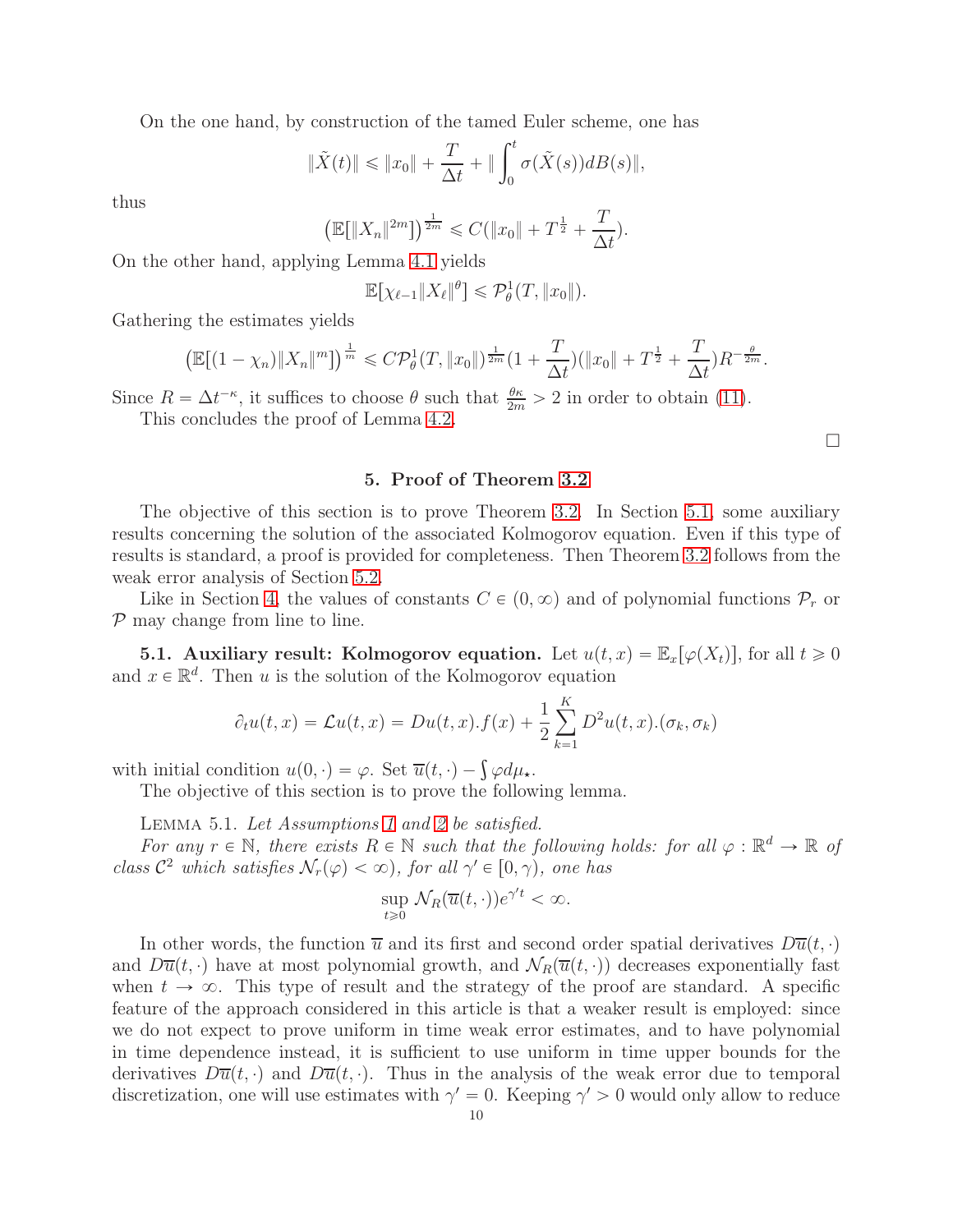the degree of the polynomial dependence with respect to  $T$ , but this does not qualitatively change the analysis of the cost. The fact that  $\gamma' > 0$  has a role only to estimate the error  $\overline{u}(t,x) = u(t,x) - \int \varphi d\mu_{\star}$ , and as will be clear below for this contribution one can take  $\gamma' = \gamma$ (see also  $(5)$ ).

PROOF. Recall that, for every  $x \in \mathbb{R}^d$ , the solution of [\(3\)](#page-2-3) with initial condition  $X(0) = x$ is denoted by  $(X_x(t))_{t \geq 0}$ .

First, let  $x_1, x_2 \in \mathbb{R}^d$ , then the one-sided Lipschitz condition [\(2\)](#page-2-5) implies

$$
\frac{1}{2}\frac{d\|X^{x_2}(t) - X^{x_1}(t)\|^2}{dt} = \langle f(X^{x_2}(t)) - f(X^{x_1}(t)), X^{x_2}(t) - X^{x_1}(t)\rangle \le -\gamma \|X^{x_2}(t) - X^{x_1}(t)\|^2,
$$
  
\nthus  $\|X^{x_2}(t) - X^{x_1}(t)\| \le e^{-\gamma t} \|x_2 - x_1\|$  for all  $t \ge 0$ . One obtains for all  $t \ge 0$   
\n $|\mathbb{E}[\varphi(X^{x_2}(t))] - \mathbb{E}[\varphi(X^{x_1}(t))]\| \le C\mathcal{N}_r(\varphi)\mathbb{E}[(1 + \|X^{x_1}(t)\|^r + \|X^{x_2}(t)\|)]\|X^{x_2}(t) - X^{x_1}(t)\|]$   
\n $\le C\mathcal{N}_r(\varphi)(1 + \mathcal{P}_r(\|x_1\|) + \mathcal{P}_r(\|x_2\|))e^{-\gamma t}\|x_2 - x_1\|.$ 

Choosing  $x_2 = x$  and integrating with respect to  $d\mu_{\star}(x_2)$  then yields

$$
|\overline{u}(t,x)| \leq C \mathcal{N}_r(\varphi) e^{-\gamma t} (1 + \|x\| \mathcal{P}_r(\|x\|)),
$$

using the moment bound [\(4\)](#page-2-4) for the exact solution.

Next, the first-order derivative of  $\overline{u}(t, \cdot)$  satisfies

$$
D\overline{u}(t,x).h = \mathbb{E}[D\varphi(X^x(t)).\eta^h(t)],
$$

where one has

$$
\frac{d\eta^h(t)}{dt} = Df(X^x(t)).\eta^h(t) , \quad \eta^h(0)h.
$$

Using the one-sided Lipschitz condition [\(2\)](#page-2-5) implies

$$
\frac{1}{2}\frac{d\|\eta^h(t)\|^2}{dt} = \langle Df(X^x(t)), \eta^h(t) \rangle \leq -\gamma \|\eta^h(t)\|^2,
$$

thus Gronwall's lemma yields the inequality  $\|\eta^{h}(t)\| \leq e^{-\gamma t} \|h\|$  for all  $t \geq 0$ . One obtains

$$
|D\overline{u}(t,x).h| \leq e^{-\gamma t} \|h\|\mathcal{N}_r(\varphi)\mathbb{E}[1+\|X^x(t)\|^r] \leq e^{-\gamma t} \|h\|\mathcal{N}_r(\varphi)\big(1+\mathcal{P}_r(\|x\|\big)\big),
$$

using the moment bound [\(4\)](#page-2-4) for the exact solution.

Finally, the second-order derivative of  $\overline{u}(t, \cdot)$  satisfies

$$
D^{2}\overline{u}(t,x) \cdot (h_{1},h_{2}) = \mathbb{E}[D\varphi(X^{x}(t)) \cdot \zeta^{h_{1},h_{2}}(t)] + \mathbb{E}[D^{2}\varphi(X^{x}(t)) \cdot (\eta^{h_{1}}(t),\eta^{h_{2}}(t))],
$$

where one has

$$
\frac{d\zeta^{h_1,h_2}(t)}{dt} = Df(X^x(t)).\zeta^{h_1,h_2}(t) + D^2f(X^x(t)).(\eta^{h_1}(t),\eta^{h_2}(t)) , \quad \zeta^{h_1,h_2}(0) = 0.
$$

Using the one-sided Lipschitz condition  $(2)$ , the at most polynomial growth of f and its derivatives (Assumption [1\)](#page-2-0) and Young's inequality, one has

$$
\frac{1}{2}\frac{d\|\zeta^{h_1,h_2}(t)\|^2}{dt} = \langle Df(X^x(t)).\zeta^{h_1,h_2}(t), \zeta^{h_1,h_2}(t)\rangle + \langle D^2f(X^x(t)).(\eta^{h_1}(t), \eta^{h_2}(t)), \zeta^{h_1,h_2}(t)\rangle
$$
  

$$
\leq -(\gamma + \epsilon)\|\zeta^{h_1,h_2}(t)\|^2 + \frac{1}{4\epsilon}\mathcal{N}_q(f)^2(1 + \|X^x(t)\|^{2q})e^{-4\gamma t}\|h_1\|^2\|h_2\|^2.
$$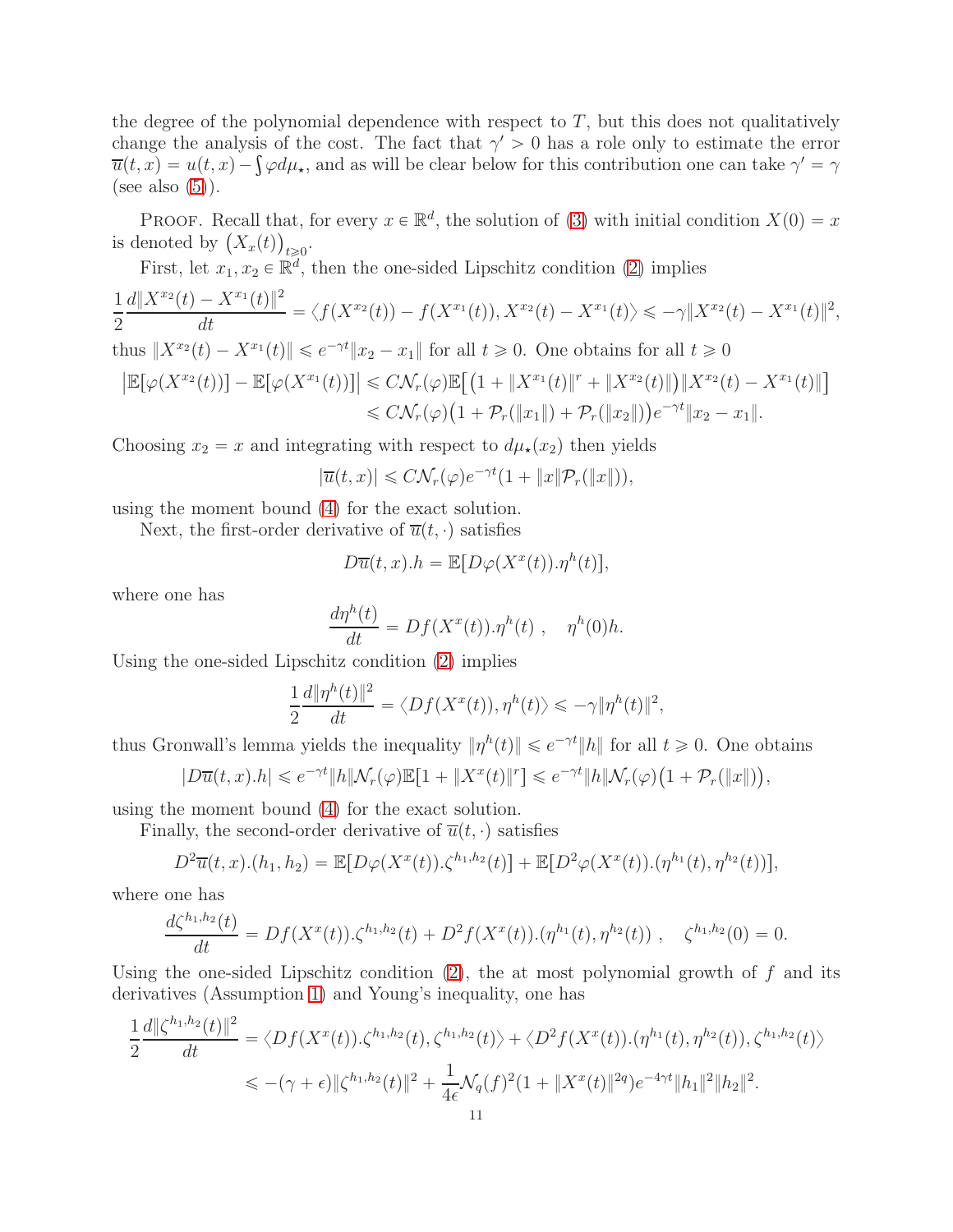Using Gronwall's lemma and the moment bound [\(4\)](#page-2-4) for the exact solution, one obtains

$$
\mathbb{E}[\|\zeta^{h_1,h_2}(t)\|^2] \leq Ce^{-2\gamma't} \|h_1\|^2 \|h_2\|^2 \left(1+\mathcal{P}_{2q}(\|x\|)\right).
$$

Finally, this gives the inequalities

$$
|D^2 \overline{u}(t, x) \cdot (h_1, h_2)| \le \mathcal{N}_r(\varphi) \big( \mathbb{E}[(1 + \|X^x(t)\|^r)^2] \big)^{\frac{1}{2}} \big( \mathbb{E} \|\zeta^{h_1, h_2}(t)\|^2 \big)^{\frac{1}{2}} + \mathcal{N}_r(\varphi) \mathbb{E}[(1 + \|X^x(t)\|^r)] e^{-2\gamma t} \|h_1\| \|h_2\|
$$
  

$$
\le C e^{-\gamma' t} \|h_1\| \|h_2\| \mathcal{N}_r(\varphi) (1 + \mathcal{P}_{2r}(\|x\|)).
$$

Gathering the estimates then concludes the proof.

 $\Box$ 

<span id="page-11-0"></span>5.2. Weak error analysis. By a linearity argument, without loss of generality one assumes that  $\mathcal{N}_r(\varphi) \leq 1$ .

PROOF OF THEOREM [3.2.](#page-4-1) The weak error can be written as

<span id="page-11-1"></span>
$$
\mathbb{E}[\varphi(X_N)] - \int \varphi d\mu_{\star} = \mathbb{E}[\overline{u}(0, X_N)]
$$
  
= 
$$
\mathbb{E}[\overline{u}(0, X_N)] - \mathbb{E}[\overline{u}(N\Delta t, X_0)] + \overline{u}(N\Delta t, x_0).
$$

Using Lemma [5.1,](#page-9-2) one has

(14) 
$$
\left|\overline{u}(N\Delta t, x_0)\right| \leq e^{-\gamma N\Delta t} \mathcal{N}_r(\varphi) \mathcal{Q}_r(\|x_0\|),
$$

for some polynomial function  $\mathcal{Q}_r$ .

Using successively a telescoping sum argument, Itô's formula and the fact that  $\overline{u}$  solves the Kolmogorov equation, one obtains

$$
\mathbb{E}[\overline{u}(0, X_N)] - \mathbb{E}[\overline{u}(N\Delta t, X_0)] = \sum_{n=0}^{N-1} \left( \mathbb{E}[\overline{u}(t_N - t_{n+1}, X_{n+1})] - \mathbb{E}[\overline{u}(t_N - t_n, X_n)] \right)
$$
  
\n
$$
= \sum_{n=0}^{N-1} \left( \mathbb{E}[\overline{u}(t_N - t_{n+1}, \tilde{X}(t_{n+1}))] - \mathbb{E}[\overline{u}(t_N - t_n, \tilde{X}(t_n))] \right)
$$
  
\n
$$
= \sum_{n=0}^{N-1} \int_{t_n}^{t_{n+1}} \mathbb{E}[D\overline{u}(t_N - t, \tilde{X}(t)) \cdot (\frac{f(X_n)}{1 + \Delta t M_n} - f(\tilde{X}(t)))] dt,
$$

where  $t_n = n\Delta t$ , and the auxiliary process  $(\tilde{X}(t))$  is defined by [\(7\)](#page-3-1) and satisfies  $\tilde{X}(t_n) = X_n$ , with  $M_n = \alpha ||f(X_n)||$ .

Introduce the following decomposition:

$$
\mathbb{E}[\overline{u}(0, X_N)] - \mathbb{E}[\overline{u}(N\Delta t, X_0)] = \epsilon_N^1 + \epsilon_N^2 + \epsilon_N^3,
$$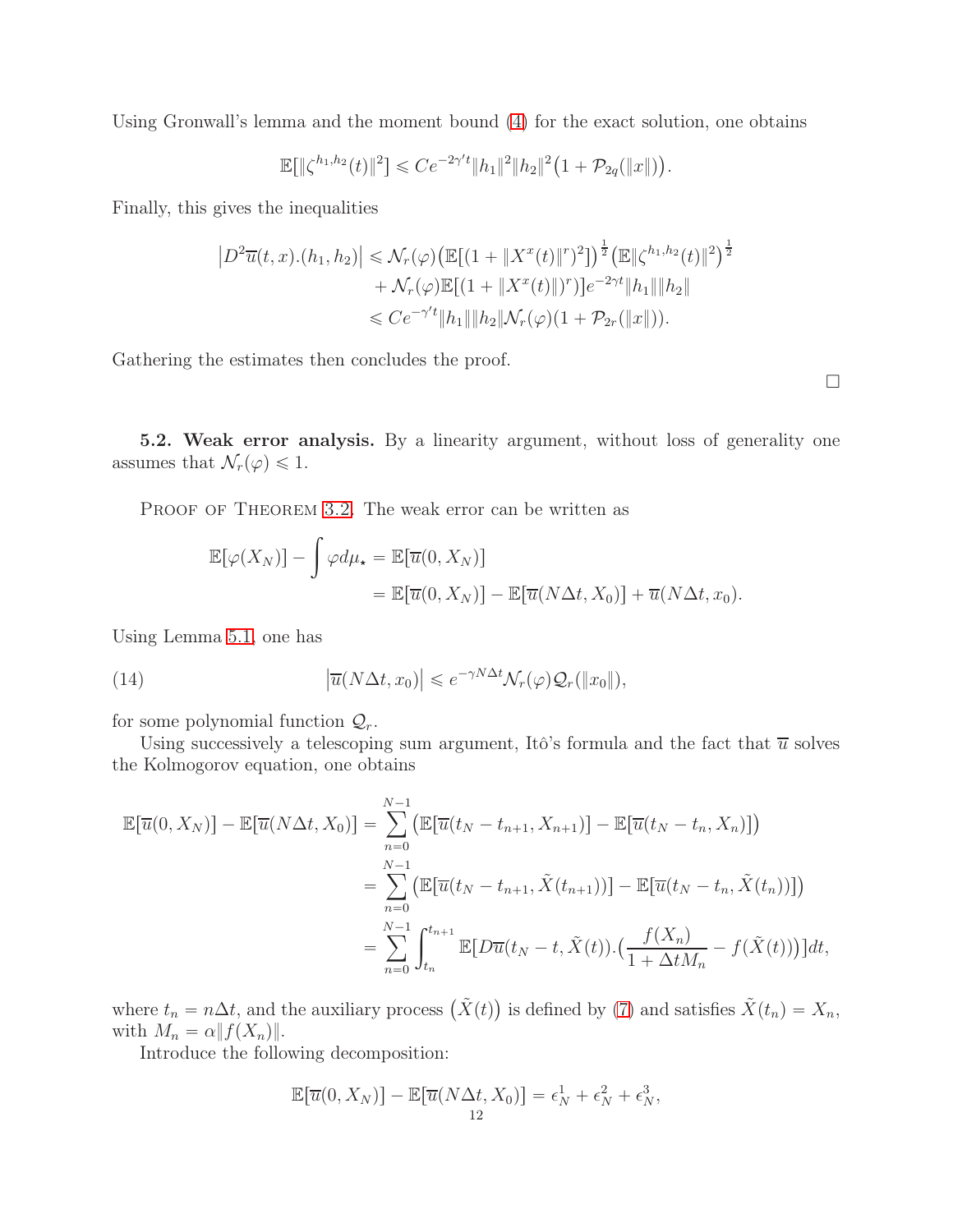with

$$
\epsilon_N^1 = -\Delta t \int_0^{t_N} \mathbb{E}[M_{\ell(t)} D\overline{u}(t_N - t, \tilde{X}(t)).f(X_{\ell(t)})] dt \n\epsilon_N^2 = \sum_{n=0}^{N-1} \int_{t_n}^{t_{n+1}} \mathbb{E}[D\overline{u}(t_N - t, X_n).(f(X_n) - f(\tilde{X}(t)))] dt \n\epsilon_N^3 = \sum_{n=0}^{N-1} \int_{t_n}^{t_{n+1}} \mathbb{E}[(D\overline{u}(t_N - t, \tilde{X}(t)) - D\overline{u}(t_N - t, X_n)).(f(X_n) - f(\tilde{X}(t)))] dt.
$$

First, using Lemma [5.1](#page-9-2) and Theorem [3.1,](#page-4-0) one obtains

$$
\begin{aligned} |\epsilon_N^1| &\le \alpha \Delta t \int_0^{t_N} \mathbb{E}[(1 + \|\tilde{X}(t)\|^R) \|f(X_n)\|^2] dt \\ &\le C t_N \Delta t (1 + \sup_{0 \le t \le t_N} \left( \mathbb{E}[\|\tilde{X}(t)\|^{2R}] \right)^{\frac{1}{2}} \left( 1 + \sup_{0 \le n \Delta t \le T} \mathbb{E}[\|X_n\|^{4q}] \right)^{\frac{1}{2}} \\ &\le C \Delta t \mathcal{P}(t_N, \|x_0\|), \end{aligned}
$$

where  $P$  is a polynomial function.

Note that the following result has been used above: Theorem [3.1](#page-4-0) gives moment bounds for  $X_n$ , with  $0 \le n\Delta t \le t_N$ , and it is straightforward to deduce moment bounds of the same type for  $\tilde{X}(t)$ , with  $0 \leq t \leq T$ , *i.e.* 

$$
\sup_{0 \leq t \leq T} \mathbb{E}[\|\tilde{X}(t)\|^m] \leq \mathcal{P}_m(T, \|x_0\|).
$$

Second, applying Itô's formula and a conditional expectation argument gives for all  $t \in$  $[t_n, t_{n+1}]$ 

$$
\mathbb{E}[D\overline{u}(t_N-t, X_n) \cdot (f(X_n) - f(\tilde{X}(t)))]\,dt = \mathbb{E}[D\overline{u}(t_N-t, X_n) \cdot (\int_{t_n}^t Df(\tilde{X}(s)) \cdot \frac{f(X_n)}{1 + \Delta t M_n} ds)]
$$

$$
+ \mathbb{E}[D\overline{u}(t_N-t, X_n) \cdot (\frac{1}{2} \int_{t_n}^t \sum_{k=1}^K D^2f(\tilde{X}(s)) \cdot (\sigma_k, \sigma_k)ds)].
$$

This yields

$$
|\epsilon_N^2| \leq C \sum_{n=0}^{N-1} \int_{t_n}^{t_{n+1}} \int_{t_n}^{t_{n+1}} \mathbb{E}[(1 + \|X_n\|)^R (1 + \|\tilde{X}(t))\|^q (1 + \|X_n\|^q)] ds dt
$$
  
+  $C \Delta t \sum_{k=1}^K \|\sigma_k\|^2 \sum_{n=0}^{N-1} \int_{t_n}^{t_{n+1}} \int_{t_n}^t \mathbb{E}[(1 + \|X_n\|^R)(1 + \|\tilde{X}(s)\|^q)] ds dt.$ 

Using the Cauchy-Schwarz inequality and moment bounds for  $X_n$  and  $\tilde{X}(s)$ , one then obtains

$$
|\epsilon_N^2| \leq C\Delta t \mathcal{P}(t_N, \|x_0\|),
$$

where  $P$  is a polynomial function.